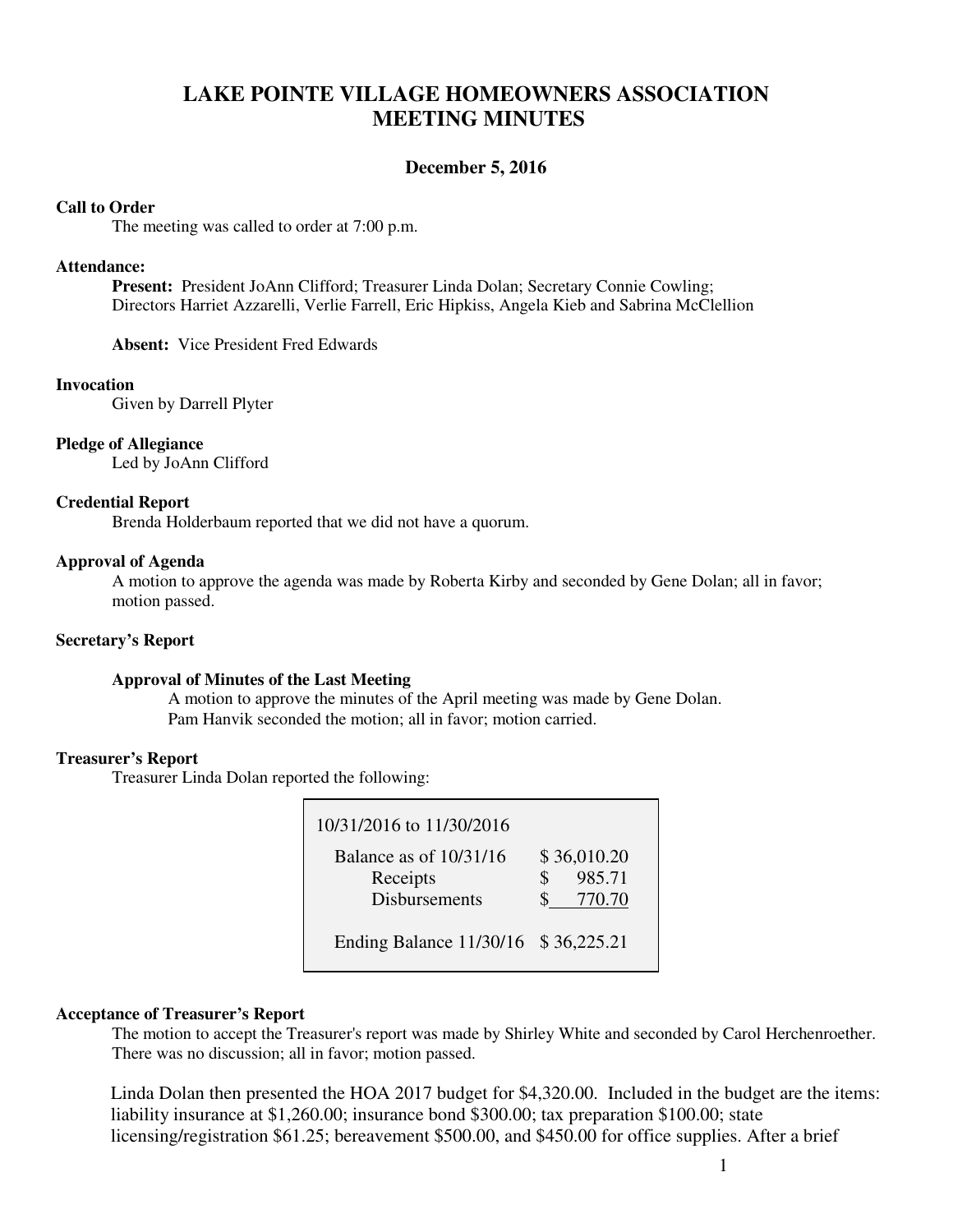discussion, JoAnn asked for a motion to approve the HOA 2017 budget. The motion to approve the HOA 2017 budget was made by Gary Bayse; Marie Westcott seconded the motion; all in favor; motion carried.

# **President's Report**

 **JoAnn Clifford** said there have been a lot of changes to the board over the summer. Debra Reberry resigned because she and her husband moved to be nearer to family. Verlie Farrell filled that vacant position. Al McNeill also resigned due to a move to Maine to be close to family. Angela Kieb stepped up and volunteered to fill his slot. Finally, Russell Hawkins submitted his resignation letter effective as of November 1, 2016 due to health reasons. Sabrina McClellion has taken that position on the board to complete his term for another 14 months.

JoAnn reported that two weeks ago, letters from Bette Horn and Maggie Horn were received giving their resignations from the activities group. Bette was vice chairperson and Maggie was secretary. Activities chairperson Sue Buckley's term was up and she decided not to run again. Angela Kieb had to resign her position as activities finance person because she can't serve on the board and the activities group. She will, however, help out until a replacement is found.

JoAnn asked that activities chairpersons assist in finding people who are willing to fill the vacancies on the Activities Group Board.

In October, the HOA Board voted to approve the Activities Budget in the amount of \$10,235.00. Their present balance is approximately \$7,000.00. There is a need for more participation by the community in activities such as dances, dinners, etc. The HOA Board has agreed guarantee payment of any outstanding contracts that they signed, if necessary.

She then thanked Sun Communities for all the renovations done to the clubhouse over the summer.

JoAnn said that December and January will be a very busy time with Home Show vendors returning to make presentations to our residents. It is important that we support these vendors because they are very necessary to the success of our bi-annual Home Show which is very important in providing income for our HOA.

She also reiterated that there should be no children driving golf carts in the park. In order to drive a golf cart, a person must be a licensed operator. She then said that people have been asking about the craft show and carport sale. These events are in need of chairpersons to take them over. They have been successful in the past and, hopefully, will be able to continue.

# **Committee Reports**

# **By-Laws**

 **Eric Hipkiss** said that several years ago the annual meeting/election was moved from the first Monday in December to the first Monday in February. This was because it was very difficult to get a quorum present at the December meeting since many of our seasonal members do not return until after the holidays. Two years ago it was decided that the year's membership would expire at the end of the February annual meeting. This has created many fiscal problems and confusion. The board is working on a solution to this problem. There was a lengthy discussion and everyone was assured that further information will be available soon.

# **CERT**

**Pam Hanvik** explained what CERT is – (Community Emergency Response Team) a totally volunteer organization. She said that CERT educates the community on how to respond to a disaster. Training is free and books are provided. There will be another training session coming up after the first of the year.

### **Communications**

**Eric Hipkiss** pointed out several means of communication in the park. Cindy Carper has been sending out email notices once a week during the summer. Connie Cowling coordinates the *Pointe of View* newsletter. We also have an online blog www.lpvmulberry produced by Frank Beattie.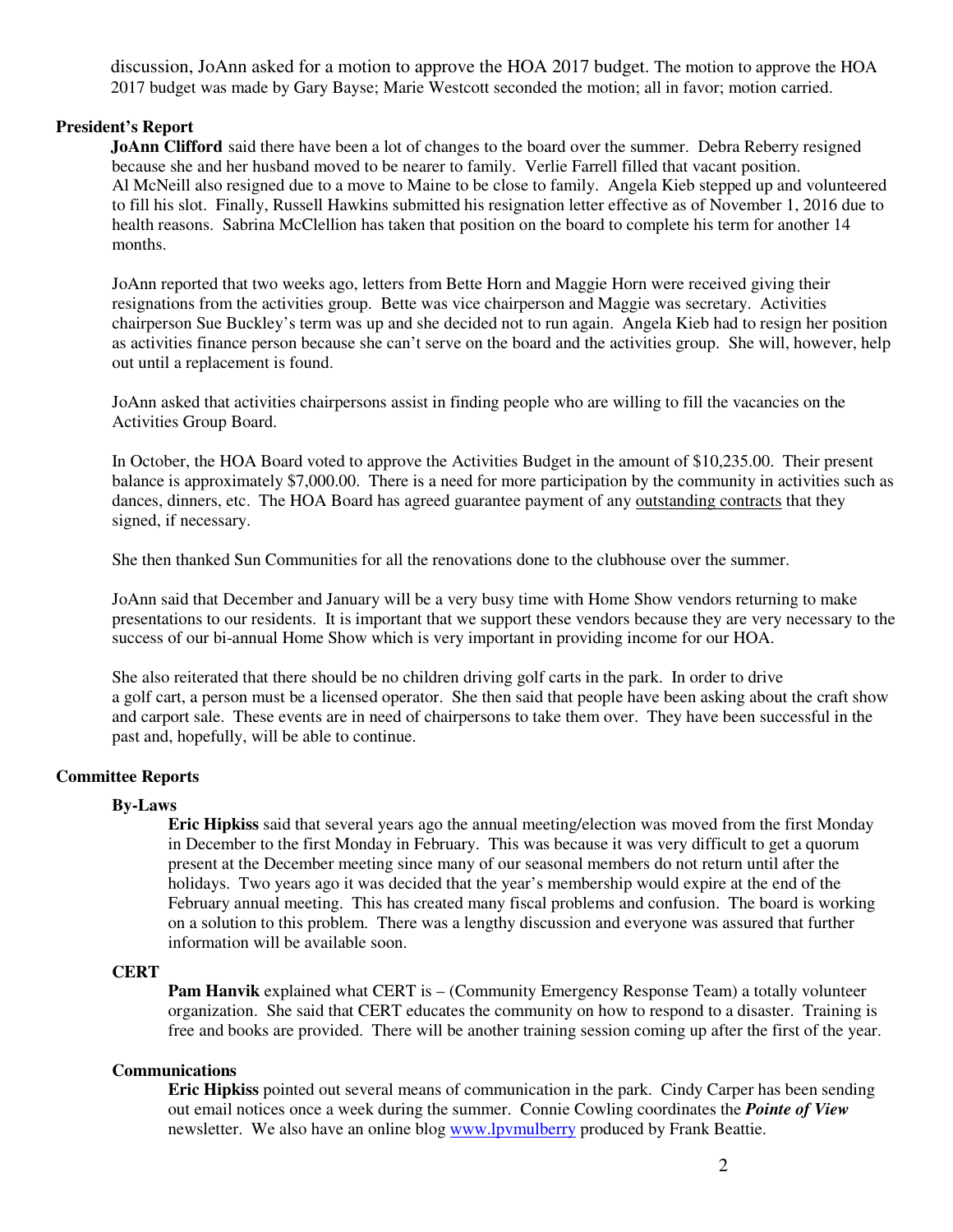# **FMO**

**JoAnn Clifford** reported that Fred Edwards, FMO representative, will be back in January. Until then if you have any questions regarding FMO membership you can contact Darrell Plyter. It is a very worthwhile organization and an important representative for manufactured homeowners in Tallahassee.

#### **Management Relations**

 **JoAnn Clifford** reported that three members of the board went to talk to Sherry mostly concerning rent/lease. There was further discussion regarding the progress on the clubhouse renovations.

#### **Membership**

 **Linda Dolan** said that we have 163 members as of this date for 2016 which is good until the end of the Annual Meeting on February 6.

Dues for 2017 can be paid at any time now. The cost is still \$15.00.

### **Nominations**

**JoAnn Clifford** said that "Meet the Candidates" will be held on January 14, 2017 at coffee hour. HOA members running for a seat on the board will speak.

#### **Statutory**

 **JoAnn** explained that the rent increase letters come out in September and the board has to meet with management within 45 days of receipt of those notices to make sure everything is correct. We did speak to management and pointed out a couple of errors. Hopefully, they have been corrected by now. After this September they will be using the September market value to calculate rent increases for the coming year. They have been using a number of different market value dates in the past, but now will be using only the September date to comply with F.S. 723.

# **Welcome**

No report

### **Activities**

**Bingo** - Peter Smith said that he is working with Bob Richards on this activity. Bingo is held at 7:00 p.m. every Tuesday evening. They are having a canned food drive for Christmas. Anyone who donates will receive a card for a free game.

 **Bocce Ball –** Pete Zaccarella said this is held every Thursday morning at 9:30 a.m. He asks that players arrive at 9:15.

 **Community Projects –** Doris Farrow is replacing Ann Bennett as chair of this activity. Doris said it will be hard to follow in her footsteps, but said that Ann will still be involved. They meet on Mondays and Thursdays from 9 to11a.m. If you can sew, crochet, cut material, iron, etc. you are welcome to come to help out. They make items for five nursing homes and two hospice organizations. She thanked everyone who has donated to their cause in so many ways. To raise money for their projects they will be hosting a chicken dinner on January 12, 2017. Tickets are \$8.00 and on sale at Saturday morning coffee hour and in the library during their Monday morning sessions.

 **Dances –** Yvonne Yockel spoke on behalf of the new dance committee. There will be a New Year's Eve dance this year and the tickets are \$27.00 per person. She said this will be a special dance with a five piece band. There will be snacks, appetizers, noisemakers and bubbly at midnight. There will also be a raffle for a 55" TV.

**Entertainment Unlimited –** Cahal Dunne will be here on March 11, 2017, a week before St. Patrick's Day. Dinner will be corned beef and cabbage. The tickets are \$25.00. Dinner will be \$10.00 and the show, \$15.00. You will be able to attend both or just the dinner or the performance. More information will come out on this after the first of the year.